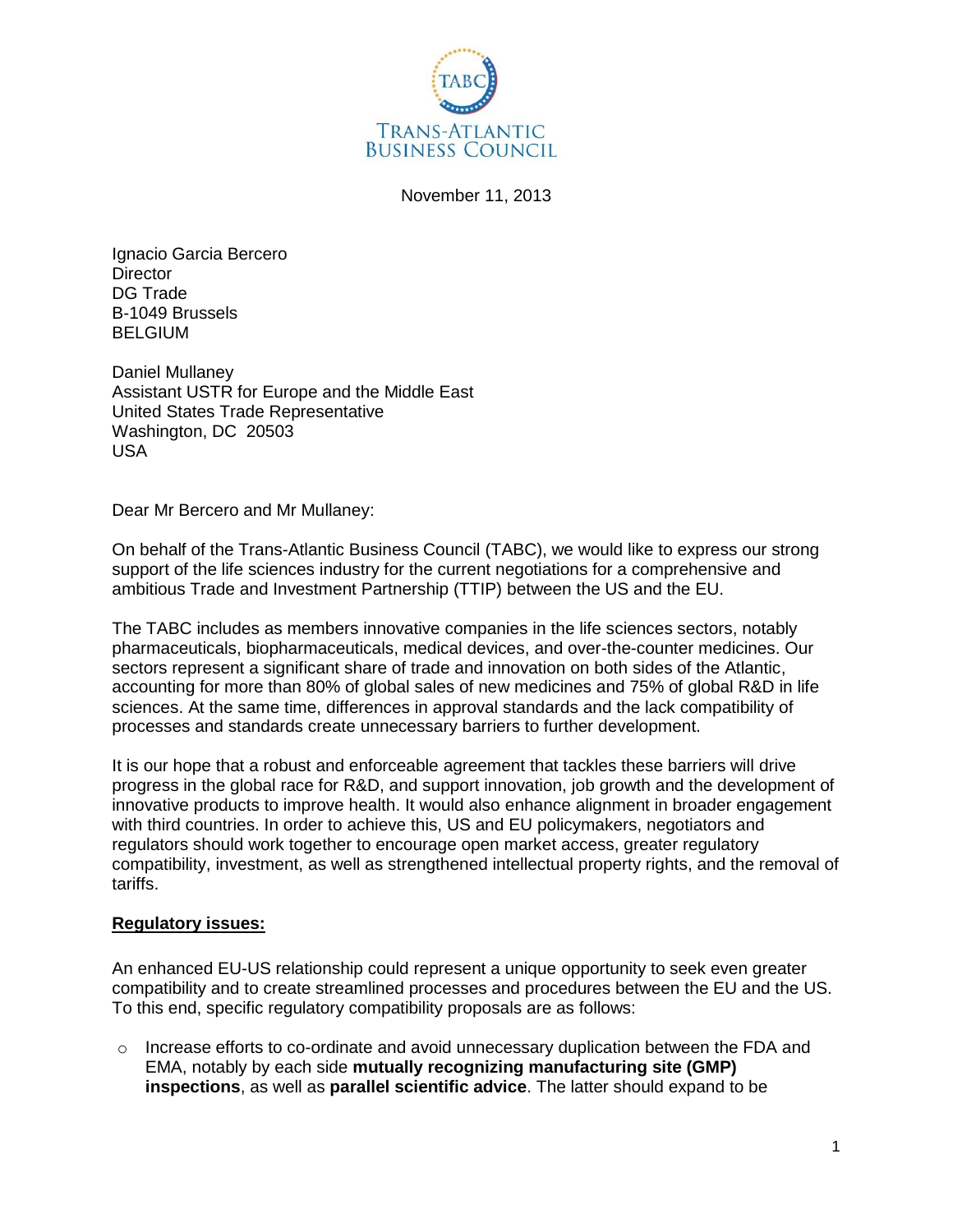

applicable to all medicines, and grant sponsors the right to receive it upon request. More consistent regulatory requirements for trial data for approval of medicines.

- $\circ$  Strengthen EU-US collaboration within the ICH framework in a number of areas, including: greater compatibility in scope, content and timing of submission of **paediatric plans**, requiring only a single plan for submission in both territories, and efforts to harmonize both the structural framework and methodology for **benefit-risk assessments**, and on approaches to post-approval variation submissions for manufacturing changes.
- o Establish a procedure for collaborative development of scientific and other **regulatory guidelines for specific therapeutic areas**.
- $\circ$  Harmonize practices by EMA and FDA on the clearance and acceptance of drug names. One common brand (where legally appropriate) will also facilitate PV surveillance and thus contribute to patients' safety.
- o Regarding **Over-the-Counter (OTC) medicines**, greater recognition of Rx-to-OTC switch by the EMA and FDA in each other's market, and greater acceptability of foreign trial data by the EMA and FDA in support of a Rx-to-OTC switch. Particularly due to the fact that a Rx-to-OTC switch in the US means the product is available outside the pharmacy, these data should be considered strong evidence of potential safe OTC use in EU. Consider allowing open access to over-the-counter medicines, and allowing the placement of them "in front of the counter" at pharmacies. Implement common EMA and FDA practices on the clearance and acceptance of medicine names.
- $\circ$  Work collaboratively to eliminate counterfeit and substandard medicines. Harmonize approaches and policies regarding verification of prescription medicines (e.g. serialization) in the EU and the US. In order to protect patient safety, pharmaceutical products should have unique identifier to allow them to be recognized by the manufacturer, wholesaler and pharmacy. Unique product identifier will enable customs to identify products internally. Customs should include (high risk) products in the World Customs Organization (WCO) database to be entered following WCO's Interface Public-Members (IPM) rules.
- $\circ$  Apart from harmonizing regulations, continue and increase the exchange of personnel between the respective medicines agencies could also help support this objective.

# **Sharing of clinical trial data information and public disclosure of data contained in marketing authorization dossiers for medical products by the competent regulatory authority:**

 $\circ$  In light of increasing data disclosure requirements, the EU and the US should be willing to adopt an aligned, responsible and balanced approach to data sharing, which protects both patients' and companies' interests while fostering innovation. The TTIP should therefore ensure that both the EU and the US maintain uniform protection of patient privacy, regulatory process integrity and commercial interests in their respective clinical trial data and marketing authorization application disclosure programs.

## **Market Access:**

The life sciences sectors face unique market access challenges. This is due to strict regulatory approval standards, as well the dependence on obtaining positive pricing and reimbursement (P&R) decisions from governments and other authorities.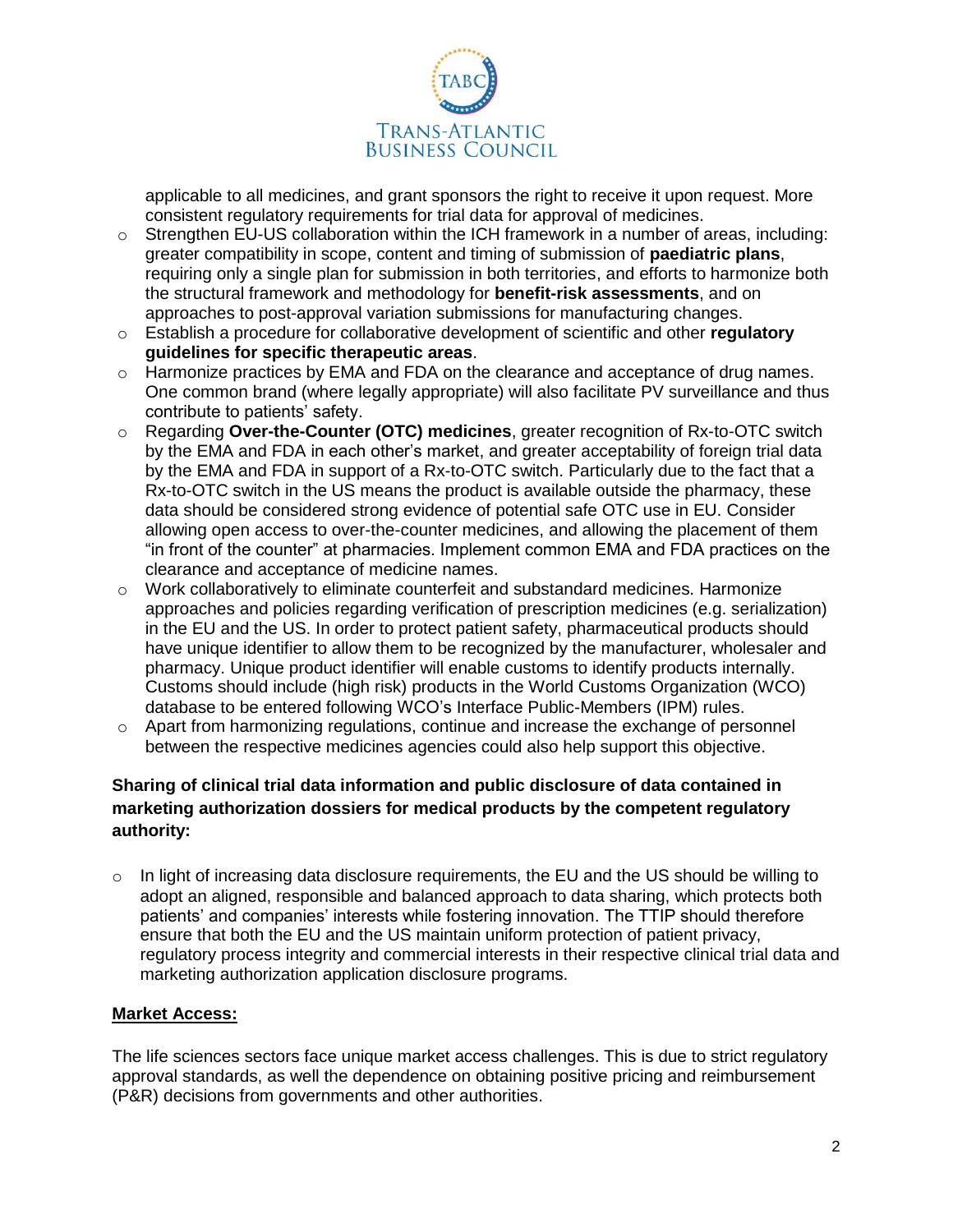

Following precedents set with the KORUS and EU-Korea FTAs, TABC urges the **adoption of a Pharmaceutical Annex** that would respond to these challenges, notably by emphasizing that procedures and all P&R decisions must be governed by transparent, verifiable and enforceable rules, should adequately recognize the value of the product, and reward innovation.

- o Recognition that **International Reference Pricing** (IRP) should only be applied between countries with similar socio-economic levels, populations, disease burdens and health care systems; furthermore, there should never be reference to countries subject to economic crisis measures (e.g. IMF intervention) or mandating measures such as price cuts.
- o To appropriately recognize innovation, the **government price for an innovative product should never be set by reference to prices for generic products**.

## **Health Technology Assessment (HTA):**

 $\circ$  Safeguarding the independence of HTA bodies and the involvement of all interested parties, and ensure that HTA is conducted in an objective, fair and transparent manner, with effective means to challenge decisions and adequate remedies available to all interested parties.

#### **Patient Access:**

- $\circ$  The time limits for pricing and reimbursement decisions of 180 days established by EU Directive 89/105/EEC are significantly exceeded by several member states. Time to market access measures should be adhered to.
- $\circ$  Any "clawback" or rebate tax levied by a Party in response to an economic crisis should not disproportionately burden innovative pharmaceutical manufacturers (i.e., any tax should be borne by the entire supply chain), and should be subject to a transparent, annual review process that affords those subject to the tax the opportunity to comment on whether it remains necessary to continue the tax. Revenues raised by such taxes should be earmarked to cover healthcare expenditures.

#### **Intellectual Property Rights (IPRs):**

IPR is a fundamental element of the life sciences sector. Effective protection and enforcement are essential for the continued investment for the development of innovative pharmaceuticals. The TABC calls for moves to improve upon existing legal standards and further, to harmonize and strengthen protection. The EU and US should:

- o Seek to **harmonize and align intellectual property protection and enforcement measures** in the life sciences sector, e.g. by increasing Data Exclusivity (DE) for biologics in the EU to 12 years, and to 10+1 years data exclusivity for small molecules in the US.
- o Harmonize approach to patent term adjustment if patent examination was delayed by the patent office.
- o Ensure sufficient **IP incentives** for the development of pediatric medicines, orphan medicines, Rx-to-OTC switches (3 year data protection) and other specific needs.
- o Provide for **enforcement mechanisms** to prevent patent-infringing products from entering a market while a patent-infringement dispute is ongoing.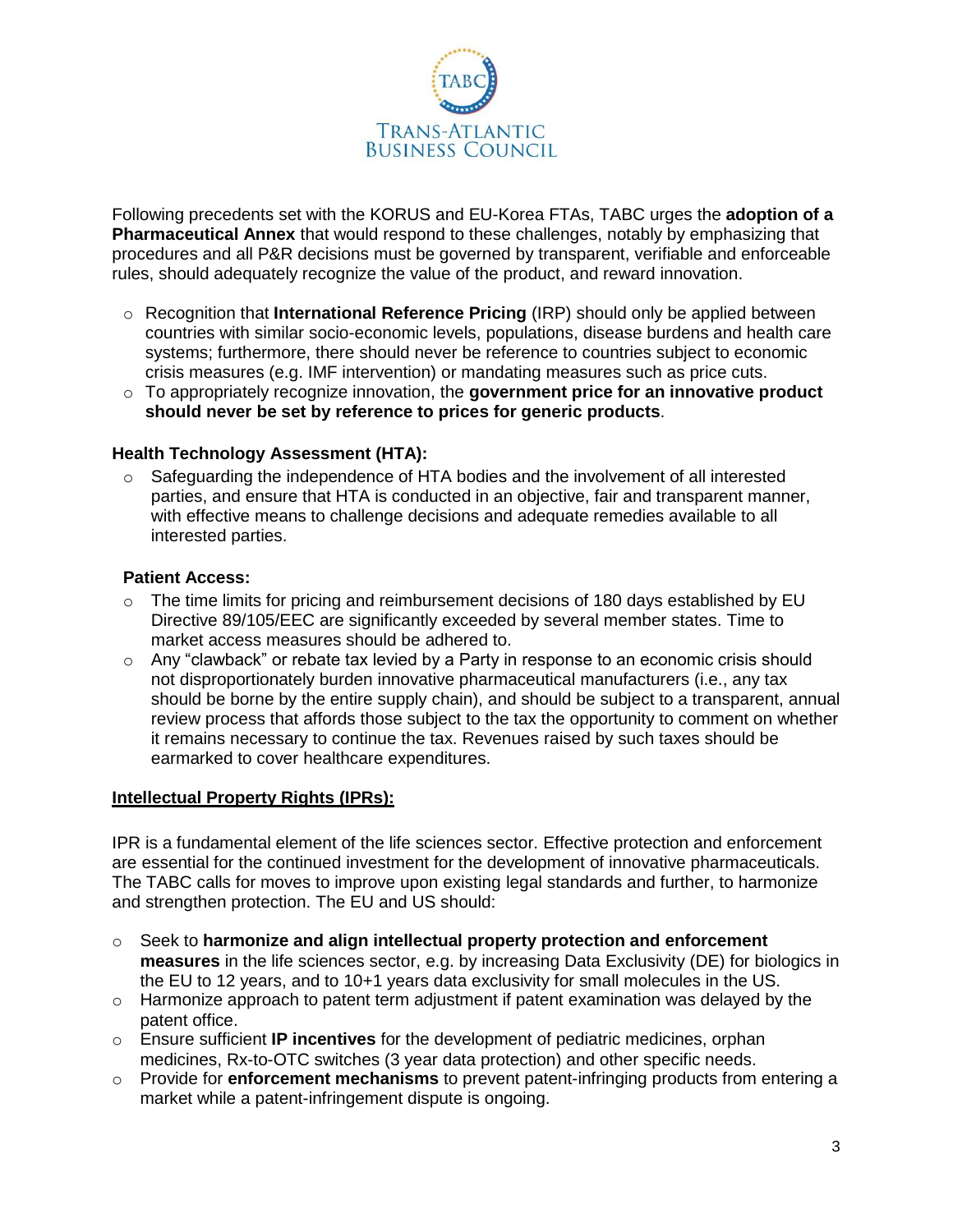

- o Avoid **imposing restrictions on the use of trademarks** by a) not requiring that only generic names be listed on the packaging of a pharmaceutical; and b) ensure that, on such material, generic names are not given more prominence than proprietary drug names or that use of generic names in prescriptions is given preference over the use of the proprietary drug names.
- $\circ$  Avoid interference with markets stemming from rules and provisions in EU (and EU member states') law giving **privilege or even exclusivity to generic names over proprietary names**.
- o Allow for **greater flexibility in umbrella branding** i.e. multi APIs under a single brand.
- o **Expand current commitments to align US and EU positions in multilateral dialogues**, to encourage robust third country protection of intellectual property (e.g. establish standard for working interpretation of article 39 TRIPS - what is working and what are working requirements, clarify that compulsory licensing should only be allowed under very tight restrictions). The EU and US already collaborate towards this objective in commitments made in the Transatlantic IPR Working Group's Action Strategy and in the Transatlantic Economic Council. These commitments could be further bolstered by the inclusion of similar mechanisms in a transatlantic agreement.

### **Medical Devices:**

A standstill on any new "buy-national" requirements should be agreed at the outset of the negotiations and the application of export controls to **medical devices** should be clarified to (1) more closely reflect the aims and policy of the Wassenaar Agreement; (2) avoid unnecessary complexity of classification of goods for medical and humanitarian use; and (3) provide consistency of treatment of medical devices, equipment and related software and accessories across the EU and between the EU and US.

TABC supports the following joint priorities for the TTIP put forward by the European and American industry associations for medical technology: 1) maintain harmonization between ISO 13485 and FDA's Quality System Regulation (QSR), 2) a single audit process, 3) harmonized format for product registration submission, and 4) a common way to trace products through a single unique device identification (UDI) process with interoperable databases.

TABC supports the development of regulatory guidance on mobile medical apps. Guidance should be developed analogous to the FDA's Final Guidance on Mobile Medical Applications. The small subset of regulated mobile medical apps should be distinguished from non-medical mobile apps which by definition are not regulated medical devices. Those include common and general health apps that may be used in a healthcare environment, in clinical care or patient management, but are not considered medical devices as they do not present the potential for patient harm. In addition, clarity should be provided for mobile apps that may be considered mobile medical devices but are of such a low-risk to patient harm that enforcement of regulations would be impractical. Guidance should also provide background, regulatory requirements and information on additional resources to help stakeholders in an on-going fashion.